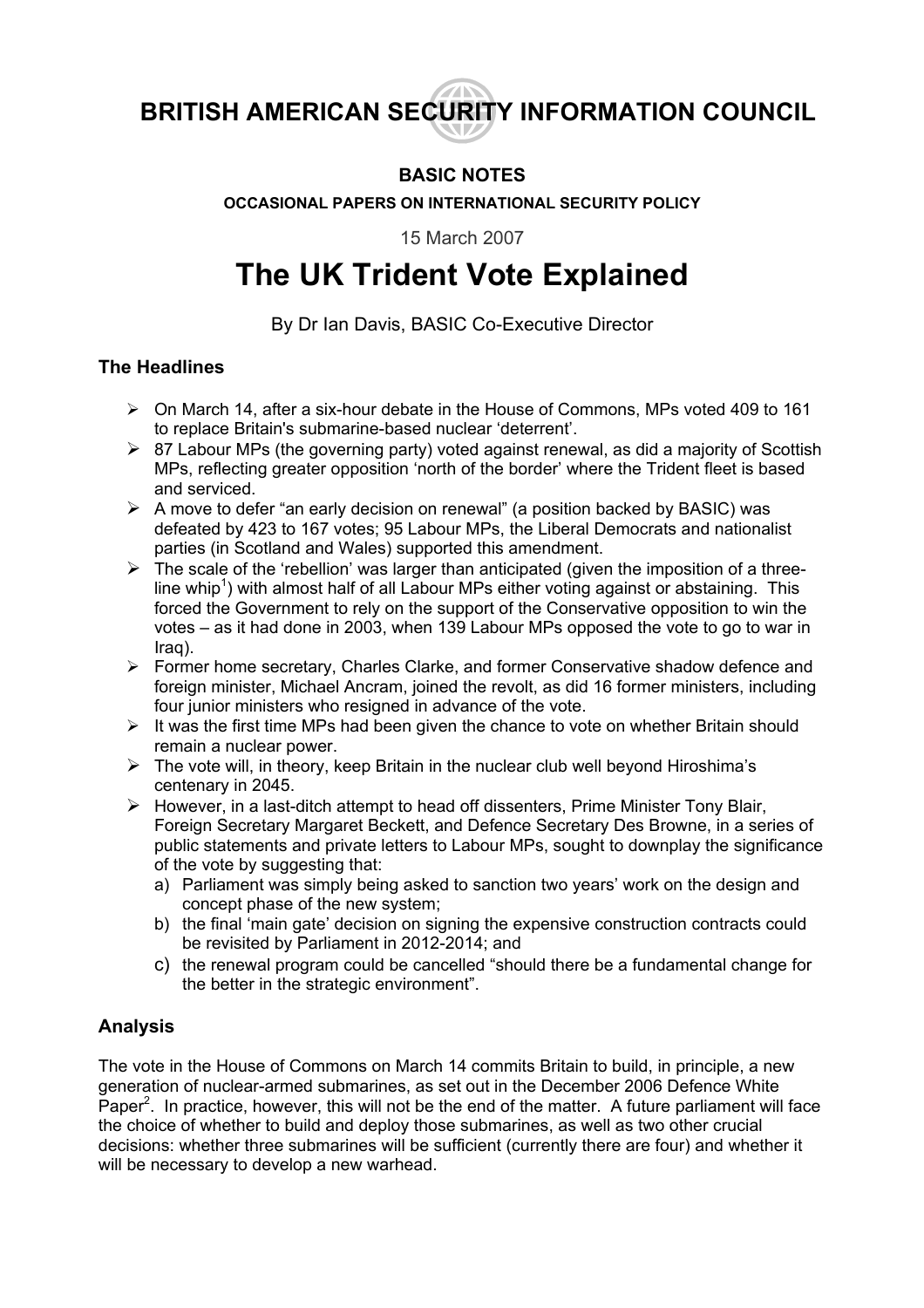Responding to a question during Prime Minister's questions (prior to the Trident debate), Blair stated that "... it is always open to us to come back and look at these issues. …..when we get to the gateway stage-between 2012 and 2014-when we let the main contracts for design and construction, it will always be open to Parliament to take a decision". Similarly, opening the Government's debate on Trident renewal for Labour, Foreign Secretary Margaret Beckett insisted that the decision was not irreversible:

*Today's decision does not mean that we are committing ourselves irreversibly to maintaining a nuclear deterrent for the next 50 years, no matter what others do and no matter what happens in the rest of the world. That would be absurd, unnecessary and, indeed, incompatible with the nuclear proliferation treaty.* 

The Foreign Secretary also confirmed that the issue would return to Parliament in future:

*We are not making any decision about the warheads in this Parliament, so the matter will inevitably come before a subsequent Parliament... Further decisions will in any case be needed on the precise design of the submarines, on whether we need four or three, on whether to renew or replace the warhead, and on whether to participate in any American programme to develop a successor to the D5 missile. It will fall to future Governments and Parliaments to discuss the most appropriate form of scrutiny for those decisions. As I have said, this Government will ensure that there are regular reports to Parliament as the programme proceeds, and we will give the Select Committee our full co-operation as it maintains its regular scrutiny of these issues.* 

The large scale rebellion in the House of Commons also reflects a wider shift in the UK debate. In addition to the usual polarised positioning, there were significant debates within the media and, to a lesser extent within parliament and among the public, on substantive issues, such as the true cost of replacing Trident, the timing of the decision, and the impact on proliferation and deterrence policy. These concerns were shared by the House of Commons Defence Committee<sup>[3](#page-3-2)</sup>, which asked Ministers to explain what they meant by a "minimum deterrent" and "what the concept of deterrence means in today's strategic environment". It questioned whether the government's promise to cut Britain's nuclear stockpile by 20% had any "operational significance" given that a new generation of missile submarines would carry the same number of warheads as their predecessors. Critical editorial comments appeared many leading British newspapers, including *The Daily Mail*, *The Observer*, *The Financial Times*, *The Independent*, *London Evening Standard* and *The Guardian*.

The timing of the decision proved particularly divisive, especially following powerful evidence to the Defence Committee from US scientists and BASIC demonstrating that it would be possible to defer this decision some years without impacting upon Britain's ability to field a nuclear deterrent. .

However, there is no disguising the fact that Parliament has approved replacement in principle. This represents a major failure on at least three levels: a failure of British politics; a missed opportunity to reassess Britain's place in the world in the  $21<sup>st</sup>$  Century after the debacle in Iraq; and a missed opportunity to breathe new life into the moribund international non-proliferation architecture. Britain's international standing and national security is considerably weakened as a result of this highly premature decision.

#### *A Failure of Politics*

The decision to replace Trident now is a momentous failure of British parliamentary politics. The Labour and Conservative front benches have joined forces to push through prematurely a policy that is uncosted, failed to give adequate consideration to all the available options and rooted in the Cold War and outdated notions of national prestige. It is a decision that is driven largely by domestic political timetables and party political agendas rather than any operational necessity. On the one hand, the Labour Party leadership has been keen to underwrite the Prime Minister's legacy and burnish his successor's security credentials. On the other hand, the Conservative leadership, despite paying lip service to new thinking on the environment and much else,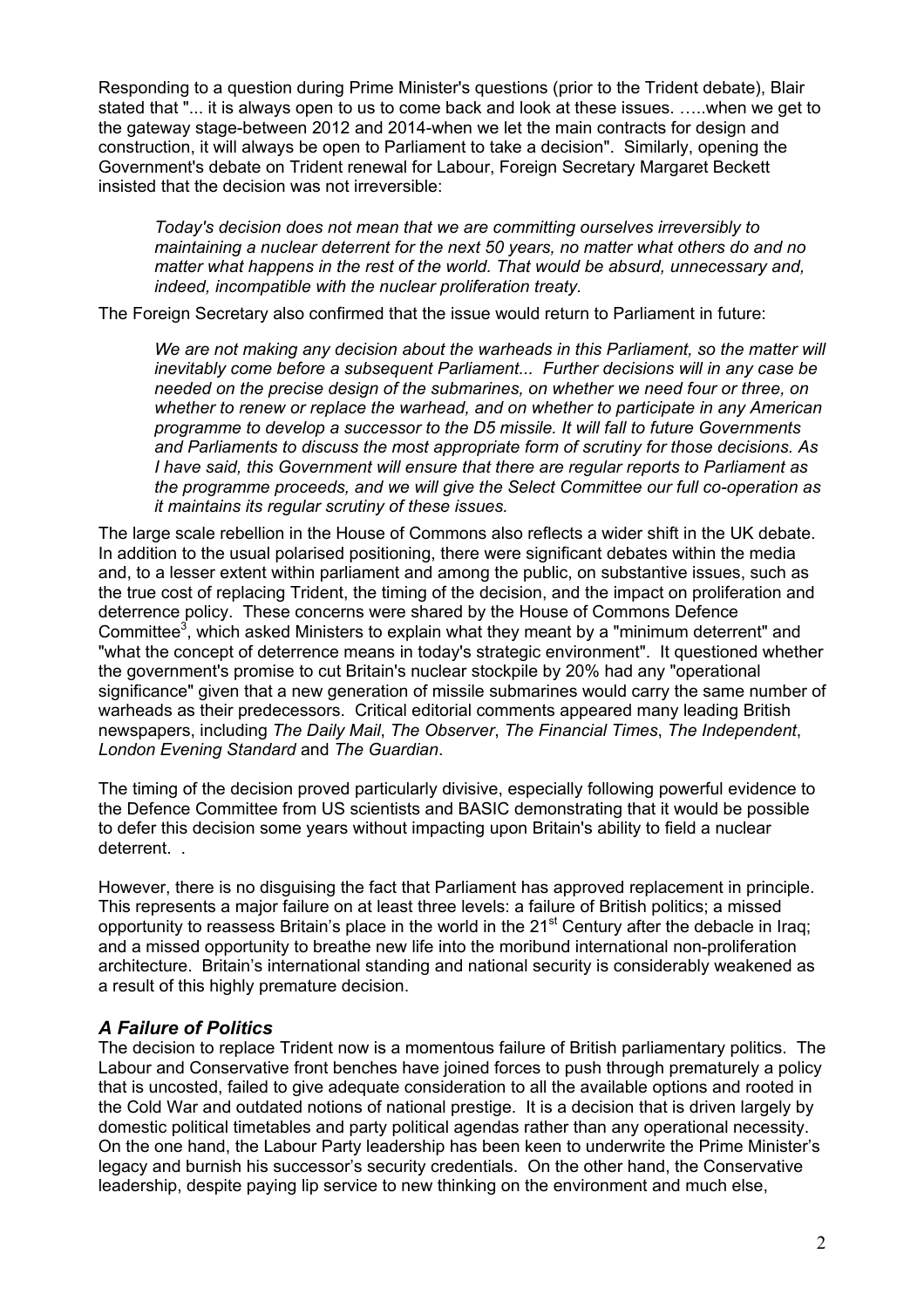provided knee-jerk 'support' for the Government position, with at least one eye on exploiting Labour's historic divisions over nuclear weapons. Will this decision turn out to be as misplaced as their support for the war in Iraq? Only time will tell, but the vote is likely to further widen the gap between politicians and the public.

Indeed, it is a particular failure of English politics, where the level of debate is more superficial and often tied to notions of national prestige (and self-esteem among the Westminster political elites) that are not necessarily shared throughout this union state. In Scotland, for example, the decision is likely to further alienate hearts and minds, since opposition to nuclear weapons is more deep-seated. And if the nationalists succeed in making Trident a key issue in the Scottish elections on May 3, and then win their promised referendum for independence, rather ironically, Trident could held bring about the destruction of the very nation-state that it exists to defend.<sup>[4](#page-3-3)</sup>

#### *A Failure to Reassess Britain's Place in the World*

In a speech in January Tony Blair set out the case for why Britain needs to be able to continue to project "hard power". He argued that it was necessary both to defeat the terrorist threat and to maintain an international lead on "soft power" issues, such as climate change, Africa and diplomacy. Long-term increases in defence spending on weapon systems, like Trident, the Eurofighter and the Type 45 destroyer, were also necessary, he said, to provide the capabilities to project such "hard power". He also disparaged the view that Britain might otherwise be forced to pull back into a more limited peacekeeping role, a change that would prove "catastrophic" for Britain's world power

These are all highly contentious observations and ought to have been central to the debate about Trident replacement. In contrast, for example, the 2006 Foreign Office White Paper outlines the security priorities for Britain. These include global terrorism and counterproliferation, organized crime, conflict prevention, energy and climate security, sustainable development and poverty reduction, and managing migration. These have no relationship at all with Trident or its replacement. Britain is already Europe's biggest spender on defence, and fourth in the world. Yet still our army cannot cope. British troops in Afghanistan and Iraq are under equipped because the MoD is still buying ships to fight the Germans, planes to fight the Russians and nuclear weapons as an insurance against an uncertain future. It makes no sense to make a decision on Trident outside of a strategic review of Britain's role in the world.

#### *Undermining the Non-Proliferation Regime*

Most damaging of all, however, is the impact of the decision on Britain's commitments under, and standing within, the nuclear non-proliferation treaty (NPT). The Foreign Secretary Margaret Beckett attempted to set the government's decision to renew Trident in the context of a commitment to "take further steps towards meeting our disarmament responsibilities under article VI of the non-proliferation treaty", stating that the UK remained committed to the thirteen steps agreed in the 2000 NPT Programme of Action. She also said that the 20% reduction in Britain's nuclear stockpile announced in the White Paper would be made by the end of this year, not held off until the new Trident submarines were in place. But the government has so far refused to release the legal advice it has received on renewal and Britain's ambassador to the NPT discussions in May this year will find it hard to talk his way around the cynicism that this decision will engender.

Very few of the MPs who intervened in the debate were prepared to acknowledge that the future of Britain's nuclear deterrent is a tipping point with profound implications for global security and non-proliferation efforts. Many who spoke in favour of renewal put up the usual straw man that a unilateral decision to disarm would have no impact on Tehran and Pyongyang. But it is as fatuous to claim that a British commitment to a new generation of nuclear weapons will have no impact on nuclear proliferation as it is to claim that a decision to disarm would in itself convince others to disarm. What is clear is that parliament has further undermined confidence in nonproliferation by showing no faith in the very architecture for restraint that it expects the majority world of over 180 nuclear weapon-free states to abide by.